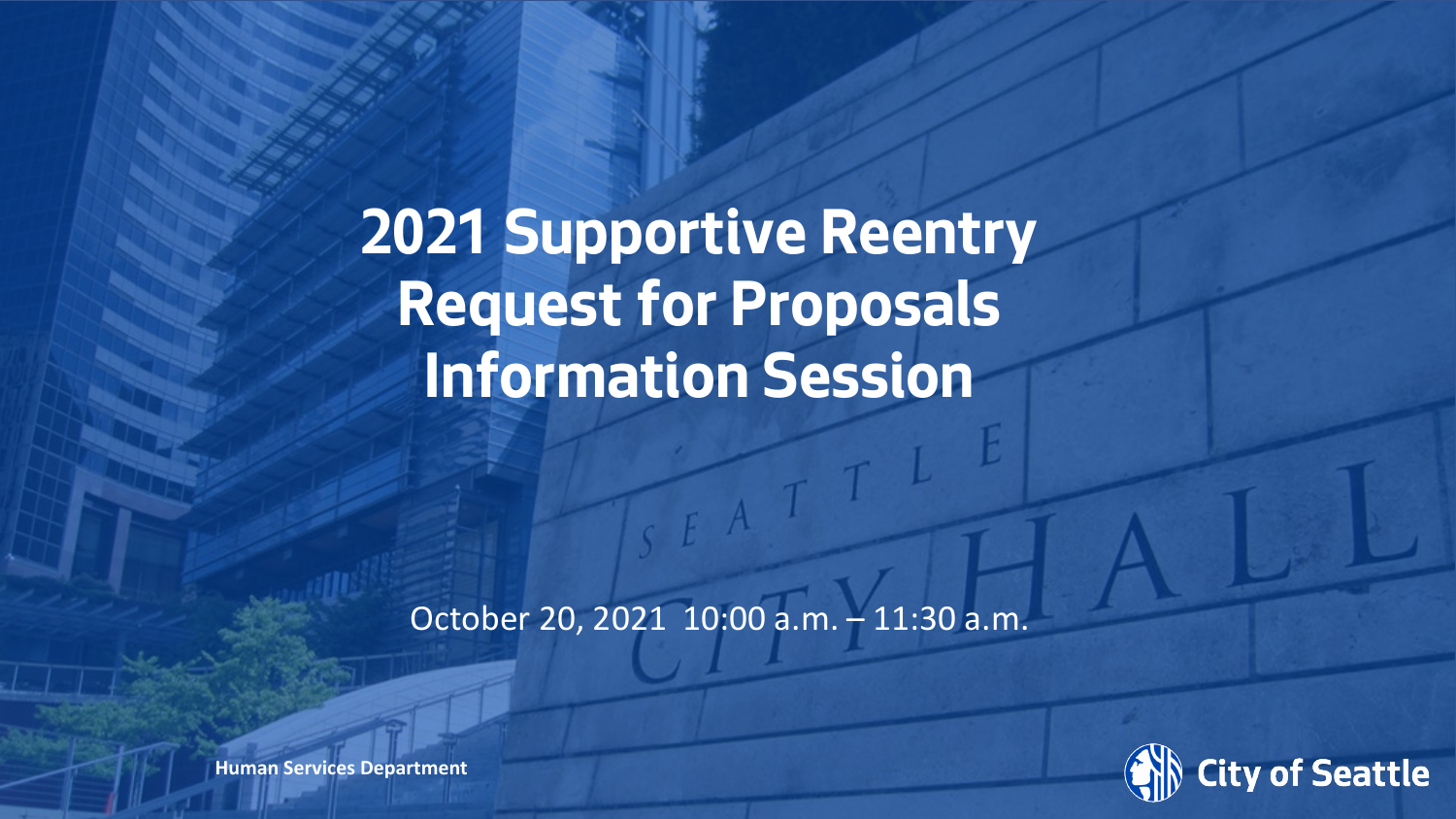# **Welcome**

# This presentation will be recorded and posted to the HSD Funding Opportunities webpage.

Please type your name and the name of your agency in the Chat for attendance<br>purposes. Thank you.

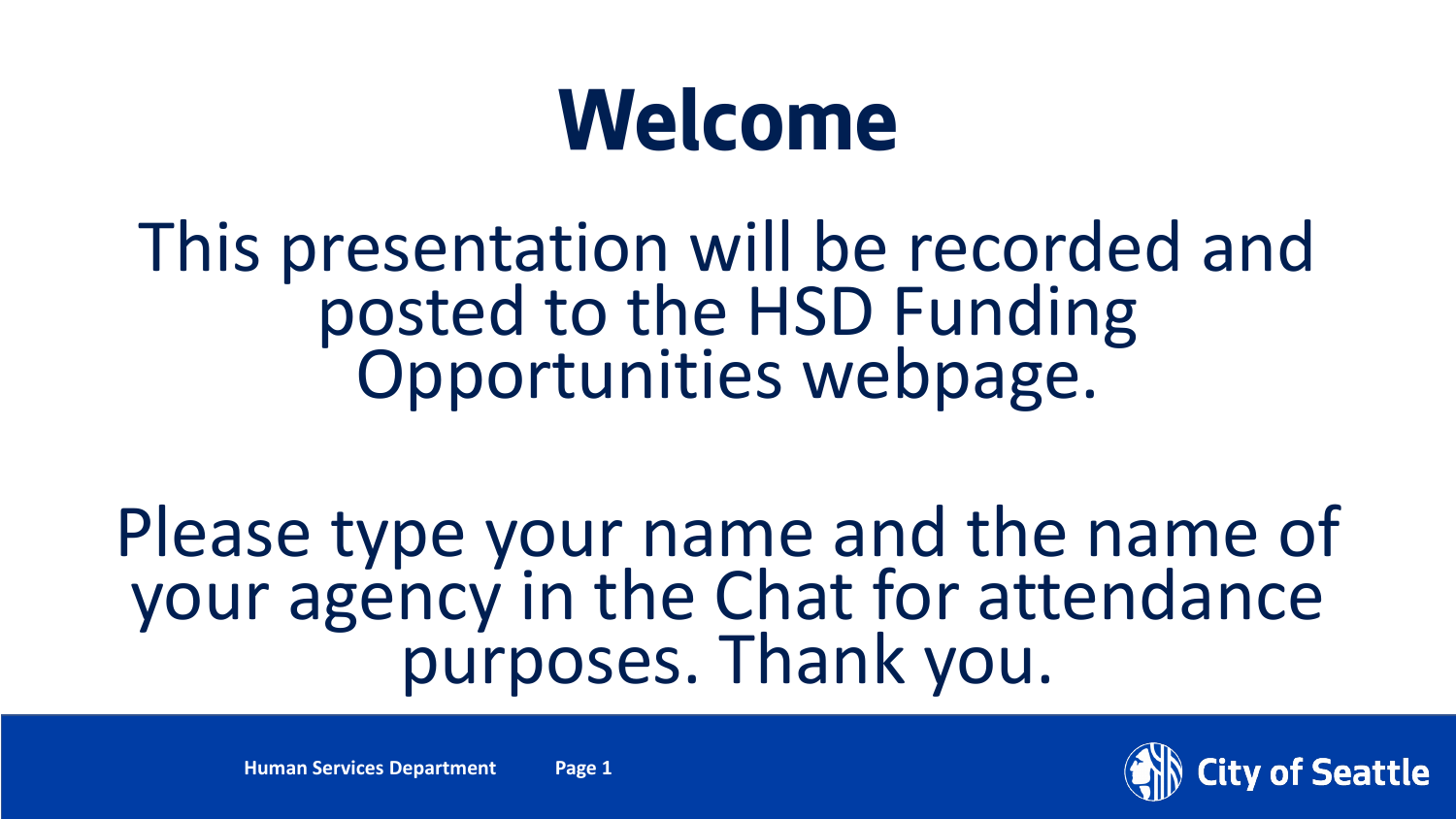# **Today we will talk about:**

- Timeline
- Background
- Highlights
- Who can apply?
- Who can receive services?
- Priority and focus populations
- What does the RFP fund?
- How to submit your application
- What happens after applications are submitted?
- Appeal process
- Tips
- Where to go if you have a question
- Q and A

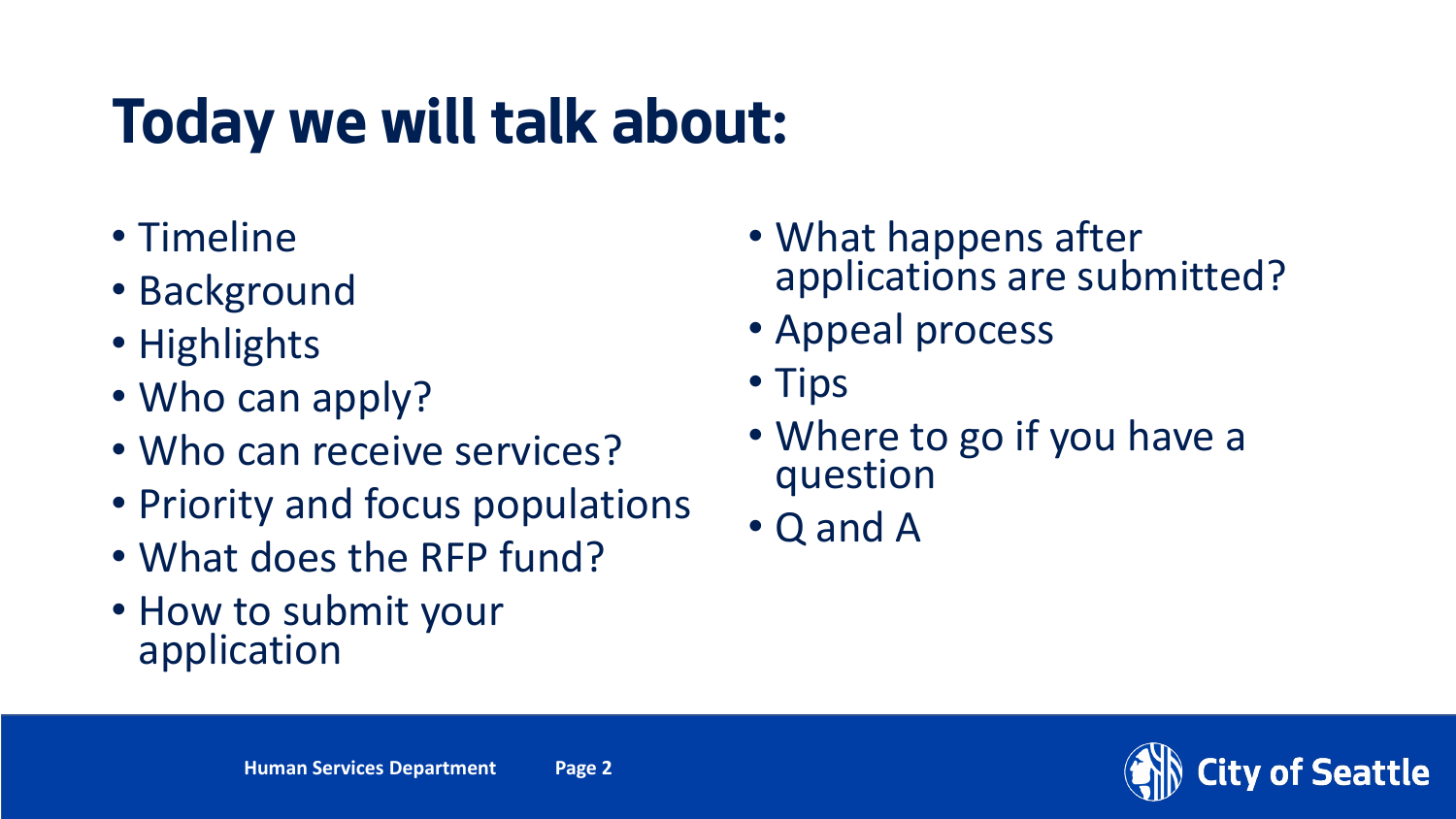#### **Timeline**

| <b>Funding Announcement</b>              | October 15                         |
|------------------------------------------|------------------------------------|
| <b>Last Day to Ask Questions</b>         | November 1 by 5 p.m.               |
| <b>Application Deadline</b>              | November 5 by 12:00 p.m. (noon) PT |
| <b>Applicants Notified</b>               | December 1, 2021                   |
| <b>Appeal Process</b>                    | December 2-December 7, 2021        |
| Final Award Announcement (after appeals) | December 13, 2021                  |
| <b>Contracts start</b>                   | December 15, 2021                  |

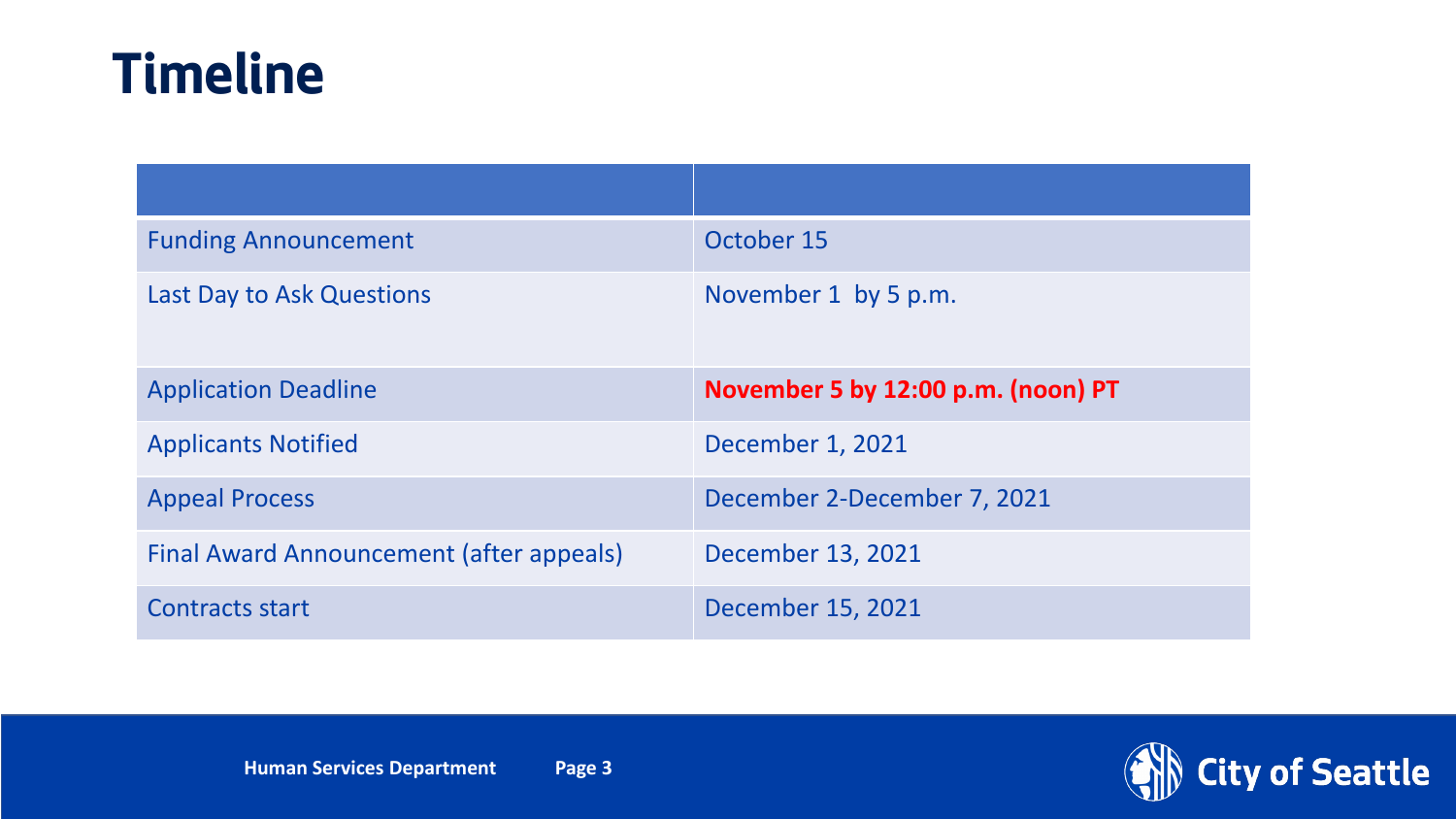### **Background**

- Safe and Thriving Communities Division
- City General Funds from the Equitable Communities Initiative
- \$1,383,000 is available
- Open and competitive

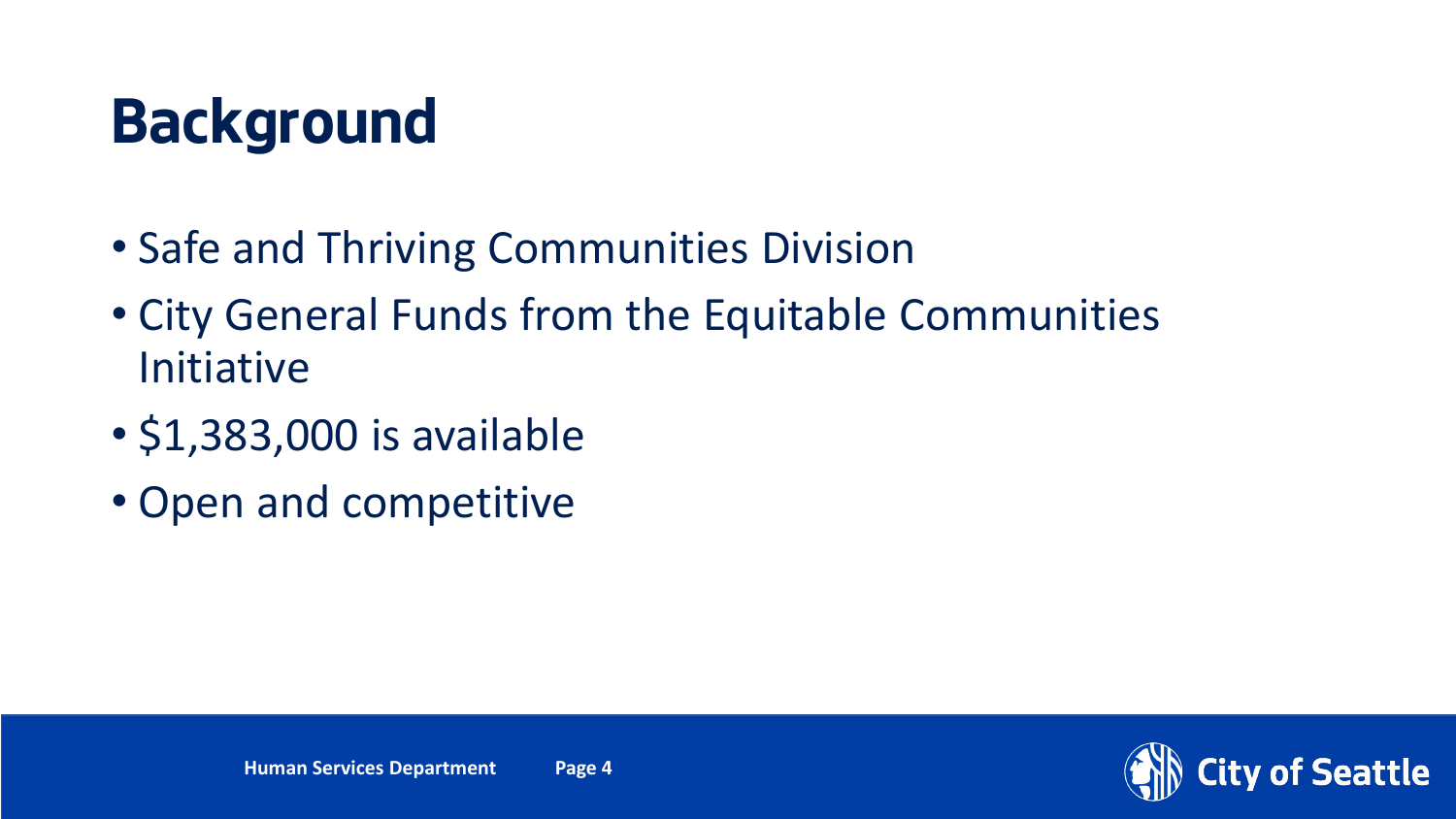# **Highlights**

- Applicants can ask for up to \$250,000
- Services must be offered year round
- Funding awards: December 15, 2021-December 31, 2022
- Contract renewals contingent on available funding and meeting deliverables

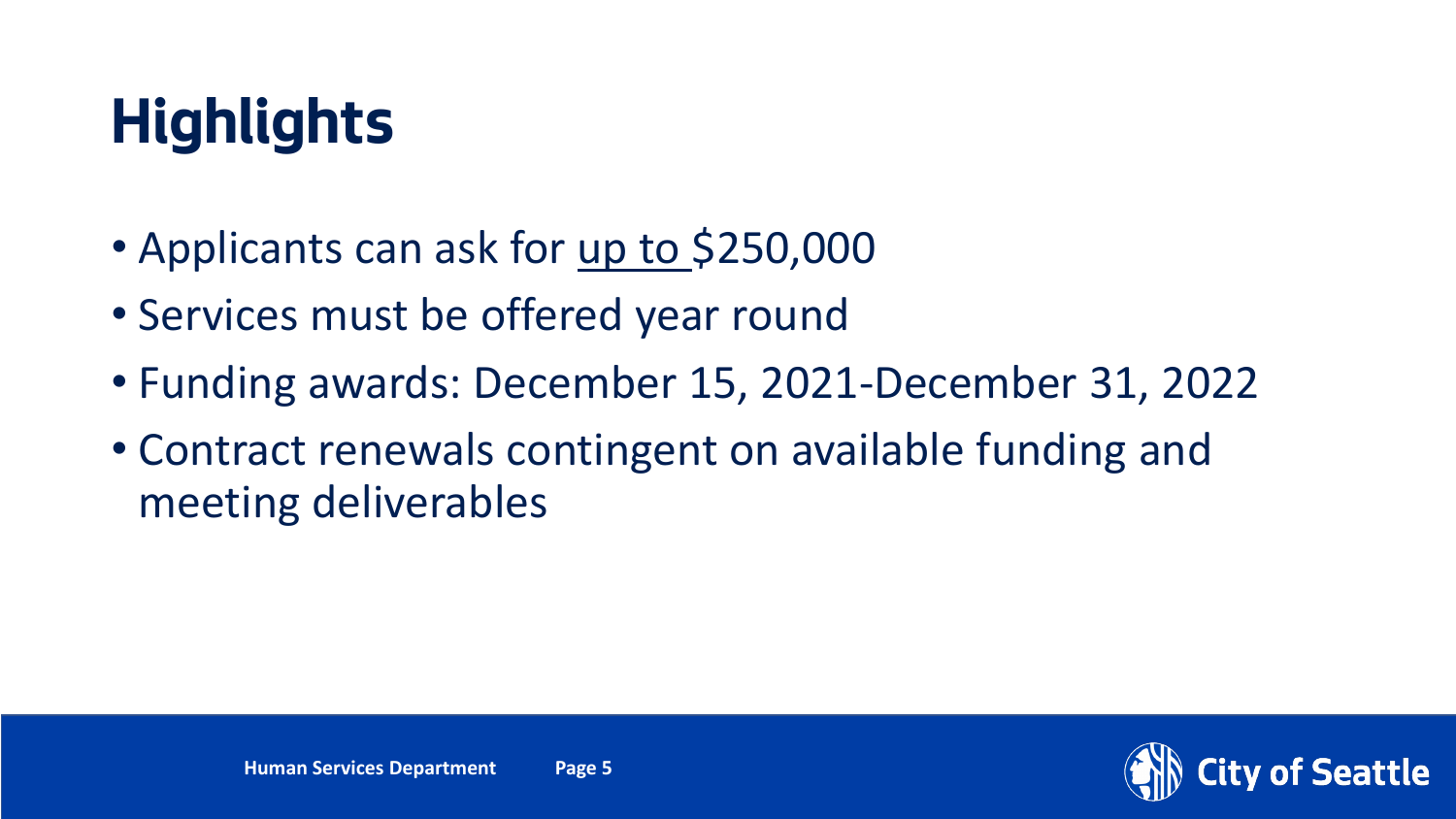# **Who can apply?**

- Applicant must meet all licensing requirements that apply to its organization. Companies must license, report and pay revenue taxes for the Washington State Business License (UBI#) and Seattle Business License, if they are required by the laws of those jurisdictions.
- Applicant must have a Federal Tax ID number/employer identification number (**EIN**) to facilitate payments from the City of Seattle to the provider.
- Applicant must be incorporated as a *private non-profit* corporation in the State of Washington and must have been granted **501(C) (3) tax exempt status** by the United States Internal Revenue Service, the applicant's 501(C) (3) status must be in good standing and must not have been revoked in the previous calendar year.
- OR, Applicant is a federally-recognized or Washington State-recognized Indian tribe
- OR, If the applicant is a *public corporation*, commission, other legal entity or authority established pursuant to RCW 35.21.660 or RCW 35.21.730, the applicant's status as a legal entity must be in good standing and must not have been revoked in the previous calendar year

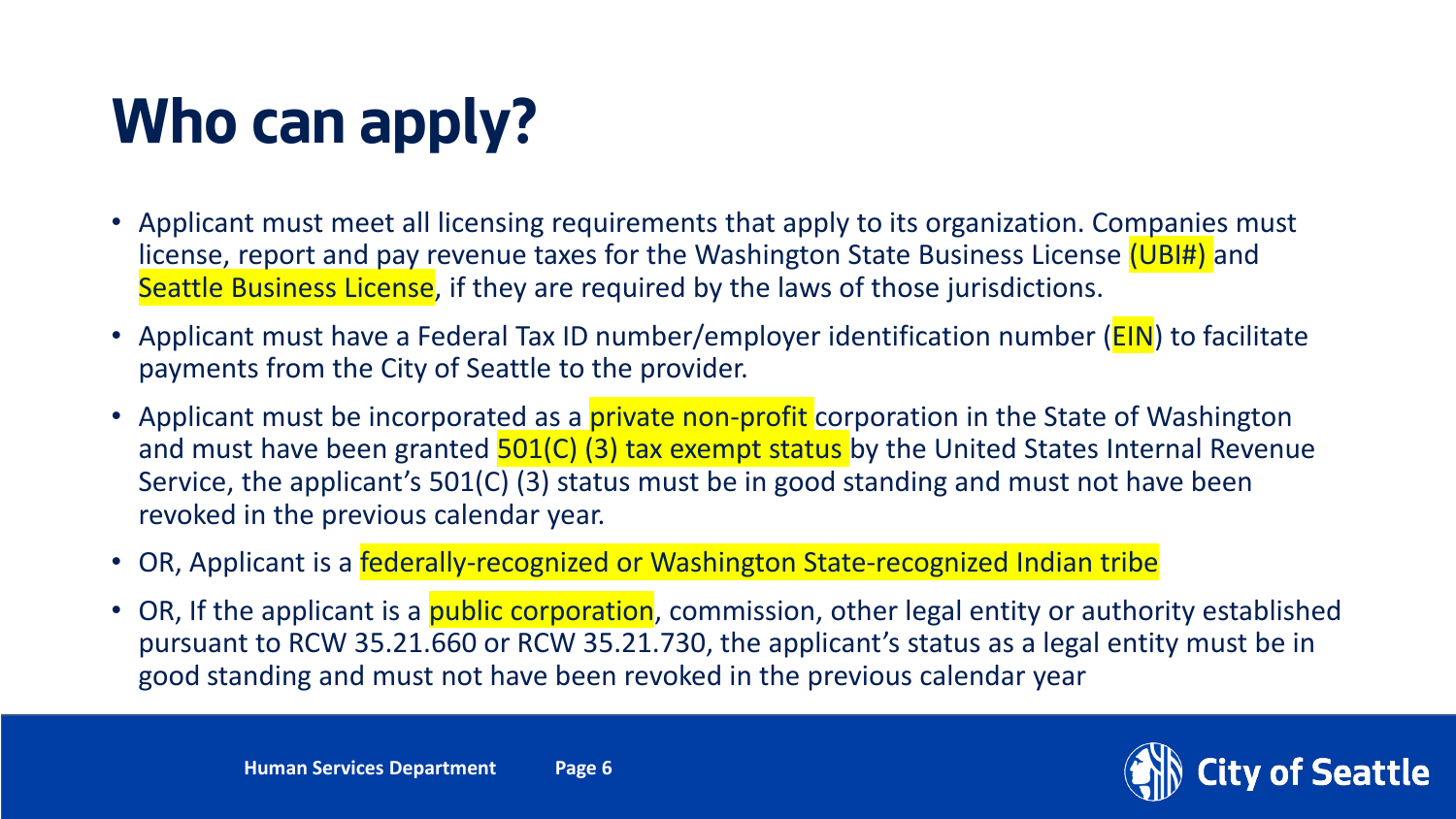### **Who can receive services?**

Participants must be either:

- currently incarcerated and intend to live, work, or attend school in the city of Seattle upon release, or
- formerly incarcerated and live, work, or attend school within Seattle city limits.

Agencies can serve either group, or both.

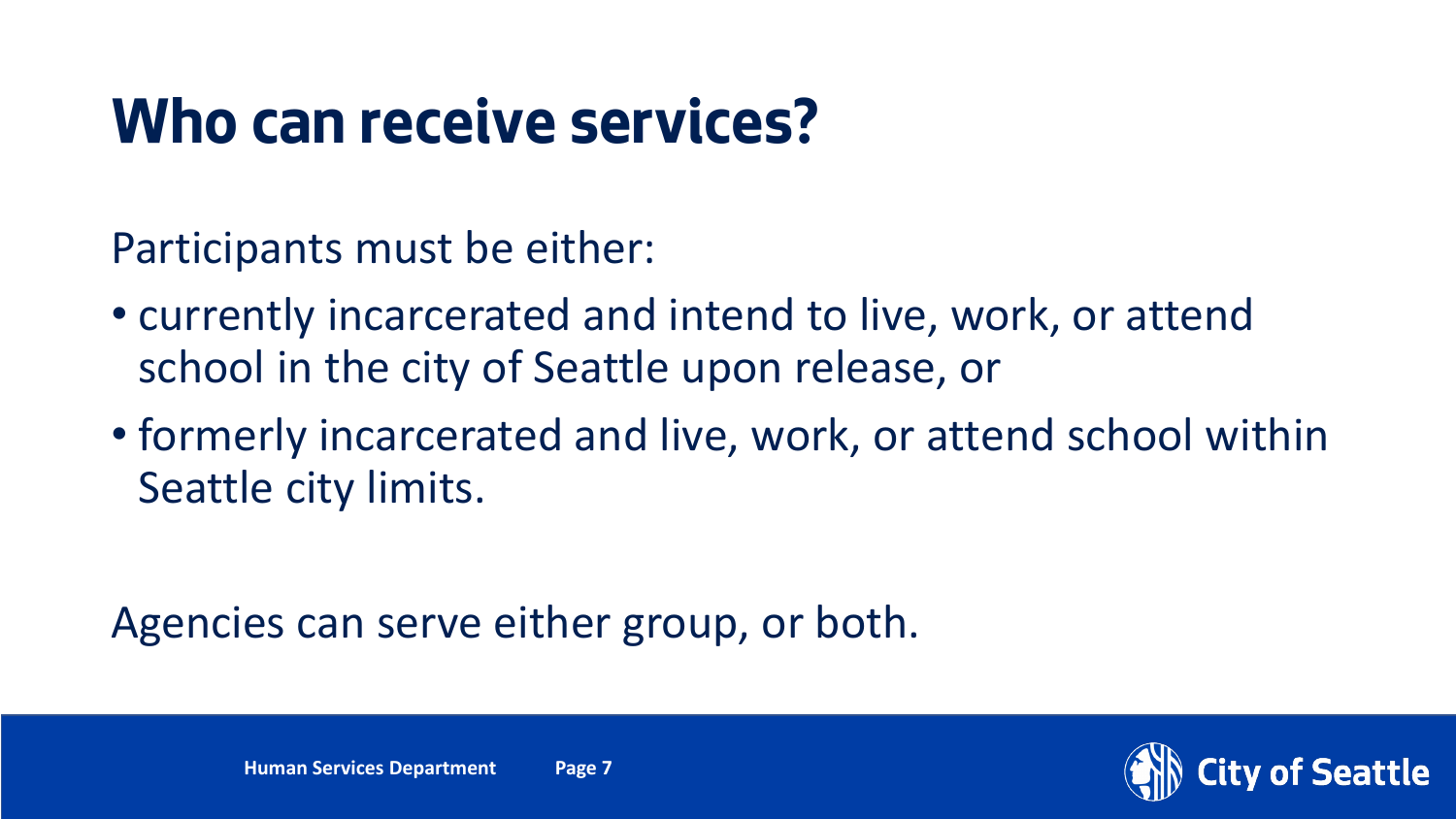# **Priority and focus populations**

#### **Priority populations**

- BIPOC individuals who are currently incarcerated and seek to live, work, or attend school in the City of Seattle.
- BIPOC individuals who were formerly incarcerated and who live, work, or attend school in the City of Seattle.

#### **Focus populations**

- Black and African American,
- American Indian/Alaskan Native,
- Hispanic/Latinx, and
- Pacific Islander populations.

Agencies can focus on a specific group within the priority/focus populations Applications that show a significant need in other groups will also be considered

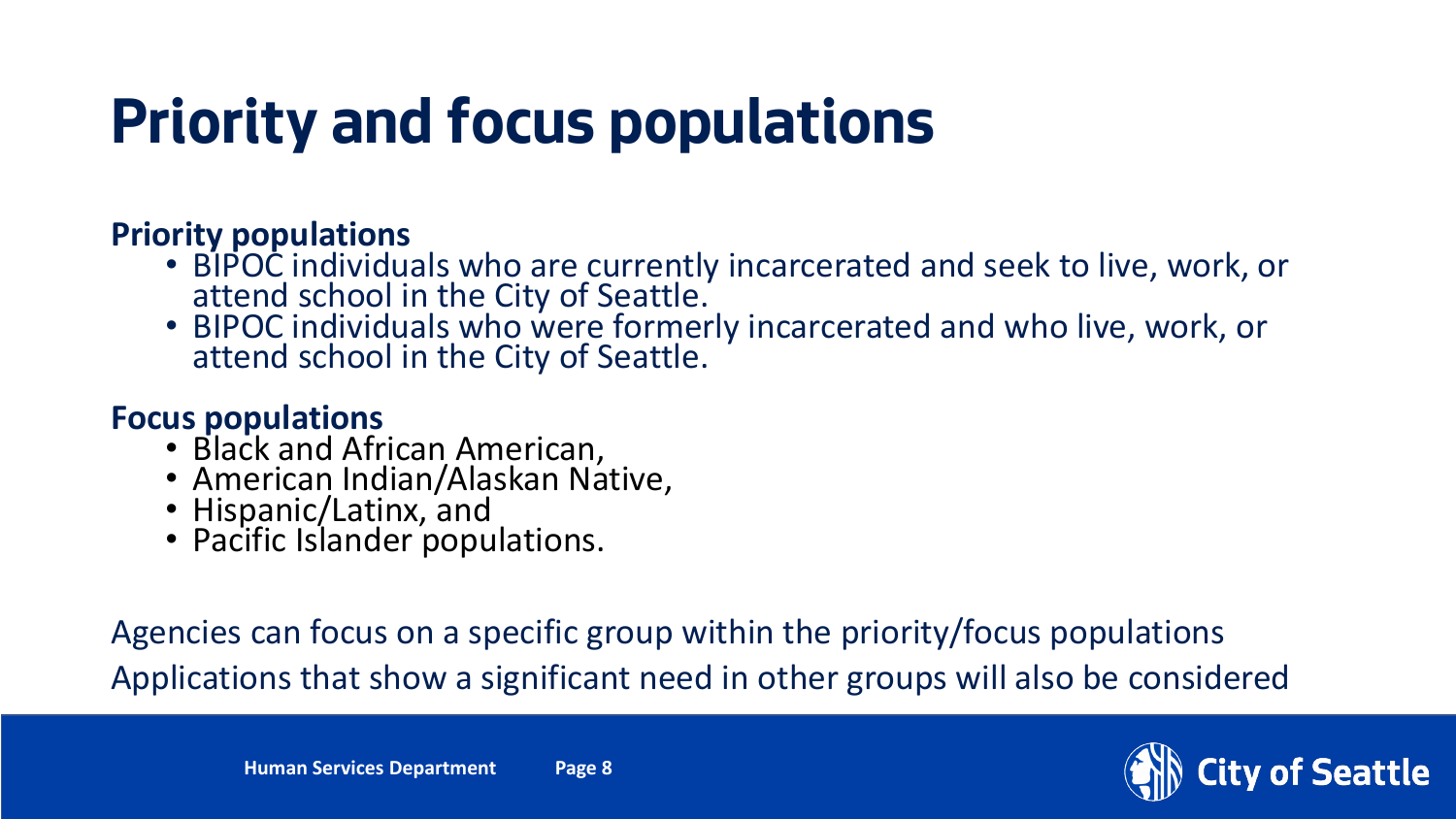### **What does the RFP fund?**

Services that support currently and formerly incarcerated individuals:

- gain knowledge, skills, and support,
- connect or reconnect with their cultural roots and supportive communities and
- obtain long term, living wage employment in order to transition successfully from incarceration and into the community.

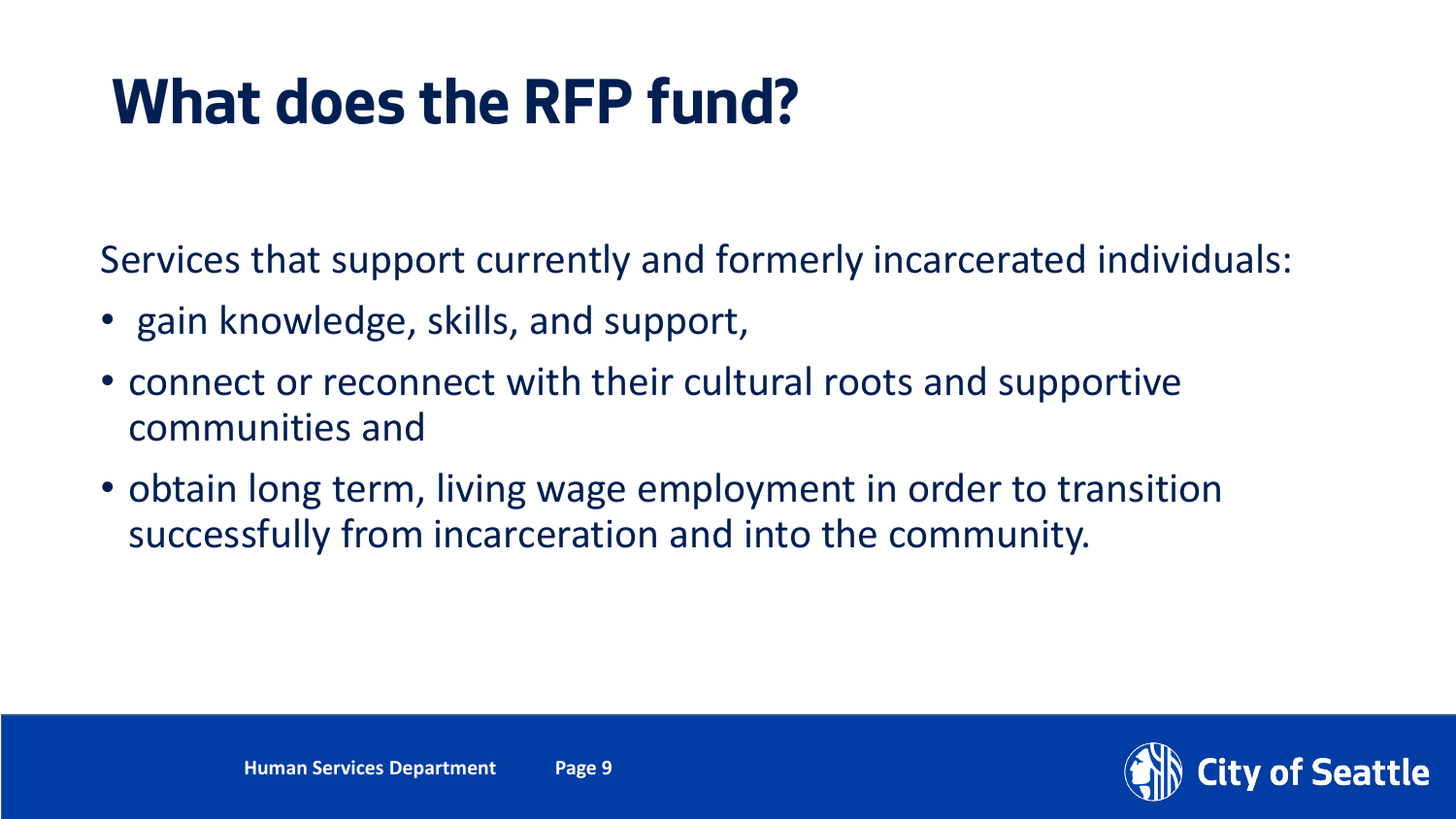### **Examples of eligible activities**

- pre-release planning;
- culturally responsive and trauma-informed release support;
- court, criminal legal, and education and employment systems navigation;
- meaningful employment pathways including job retention and career advancement support;
- technical and academic educational programs offered both inside and outside of institutional correction facilities, including topics such as substance use and psychological wellbeing;
- pre-release and release support for families of those incarcerated;
- peer support; and
- intentional partnerships between education-focused and culturally relevant community-based groups.

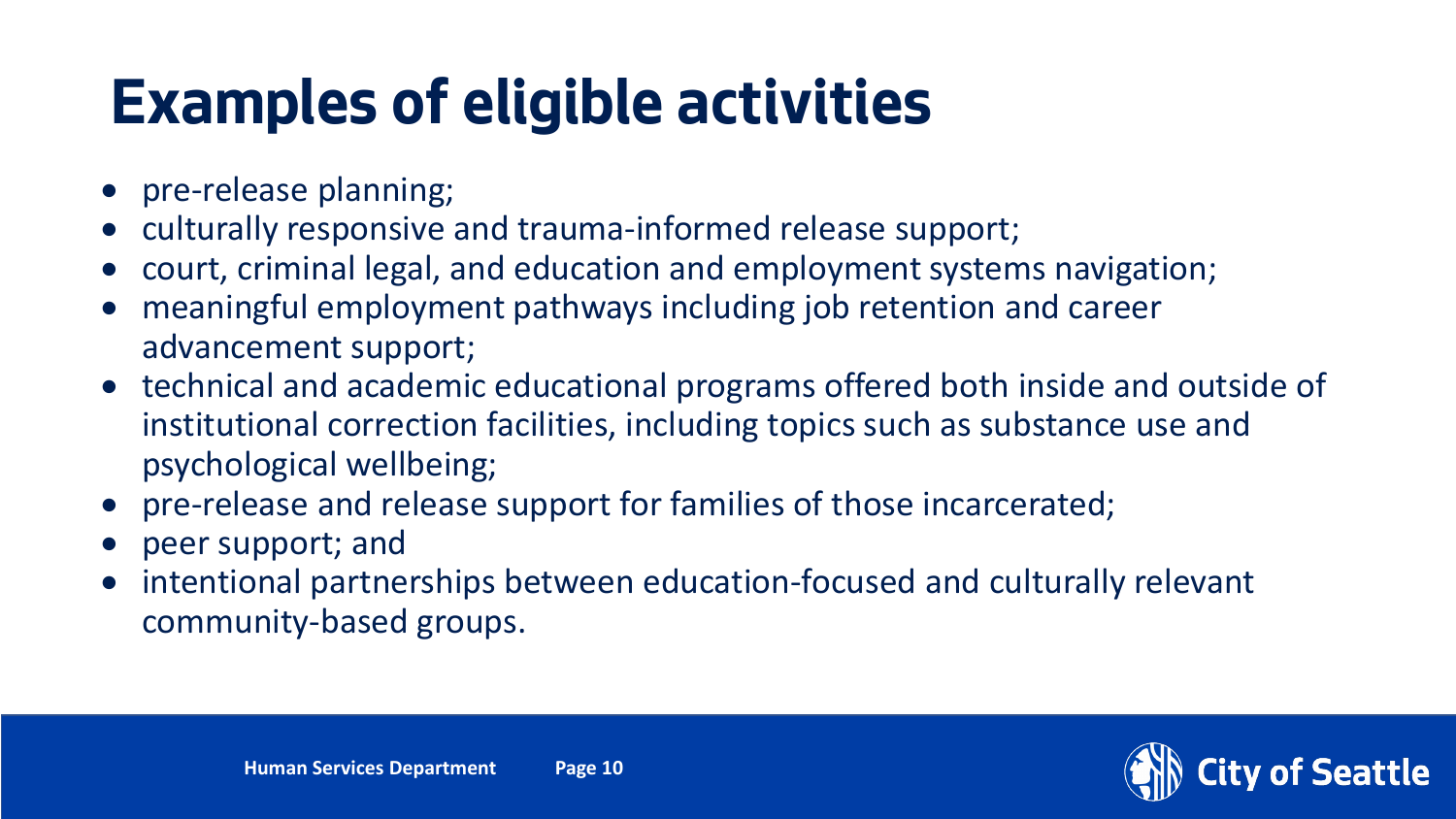#### **Examples of support services**

- Washington State Driver's License/Identification fees,
- tools, clothing, and licenses needed for employment,
- tuition and fees related to internships, apprenticeships, trade school, General Equivalency Diplomas, colleges, and universities, and
- transportation assistance.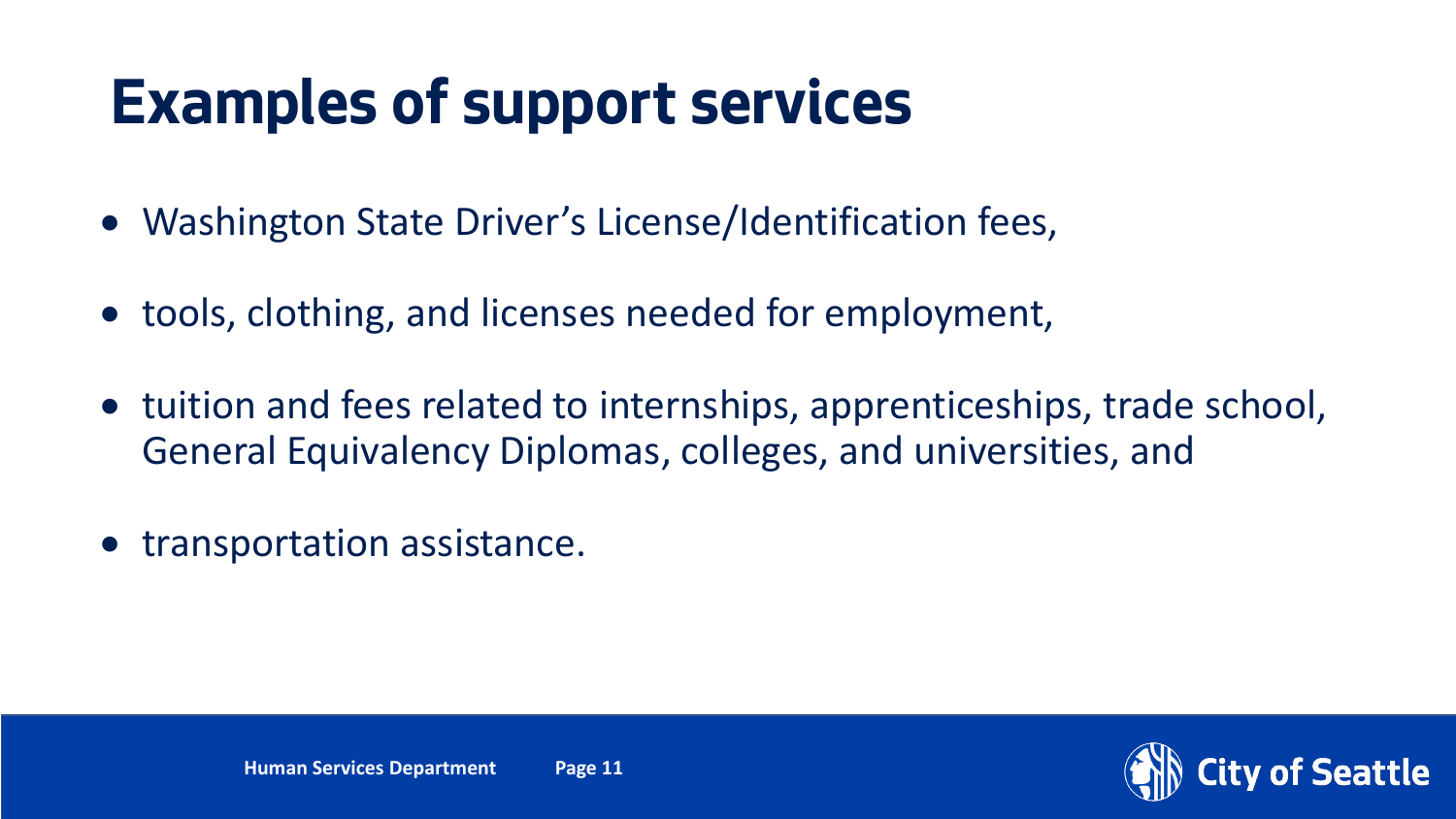#### **Performance Measures**

Funded agencies will work with the HSD data team and contract specialists to develop performance measures.

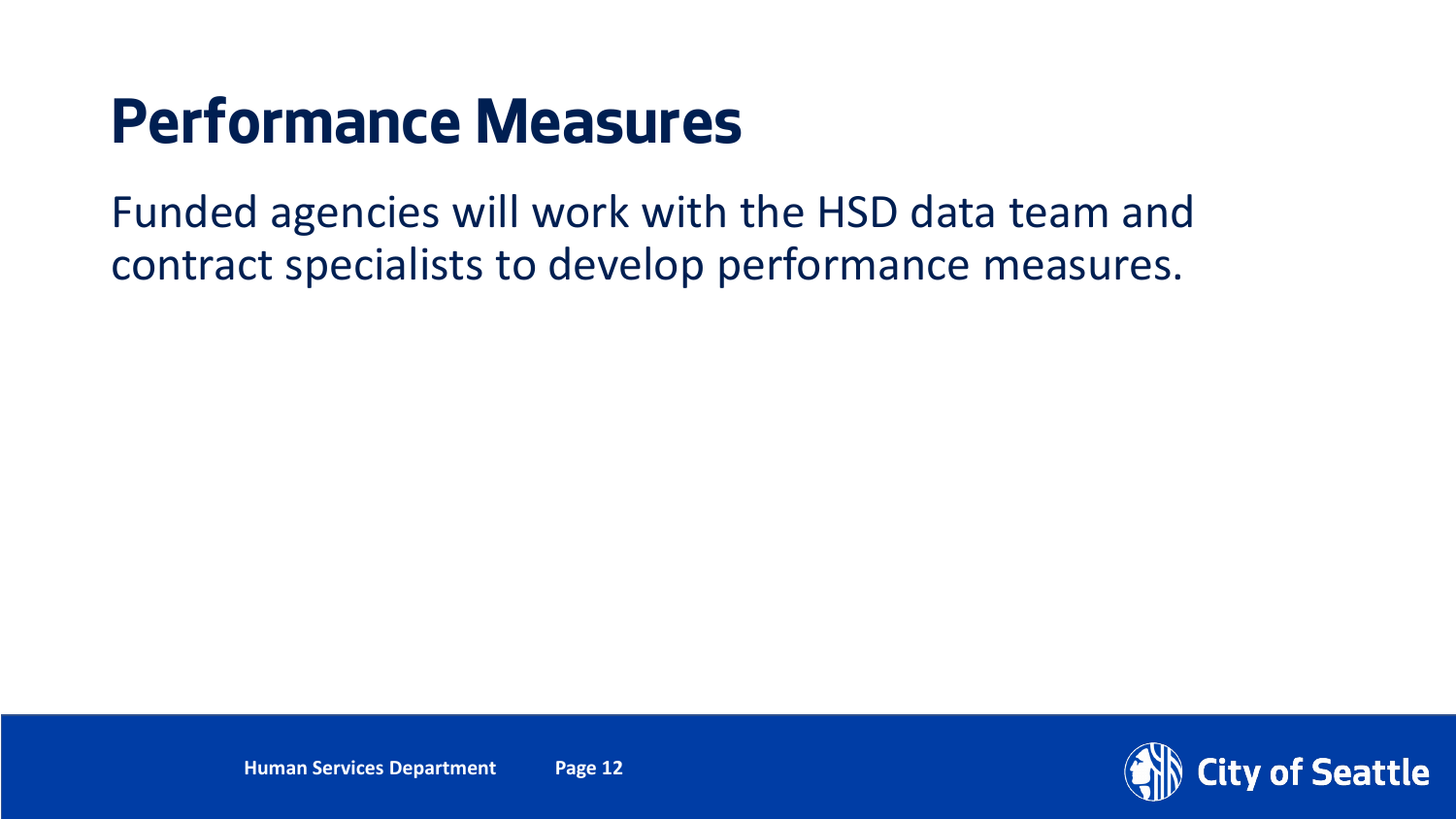# **Complete Applications**

Applications must include:

- 1. A completed and signed Application Cover Sheet (Attachment 2)
- 2. A completed Narrative Response (5-page limit)
- 3. A completed Proposed Program Budget (Attachment 3)
- 4. A completed Proposed Personnel Detail Budget (Attachment 4)
- 5. If you have a fiscal sponsor, attach a signed letter of agreement from that agency's Director or other authorized representative.
- 6. If you are going to subcontract part of your funding award, the subcontractee must sign the Application Cover Sheet

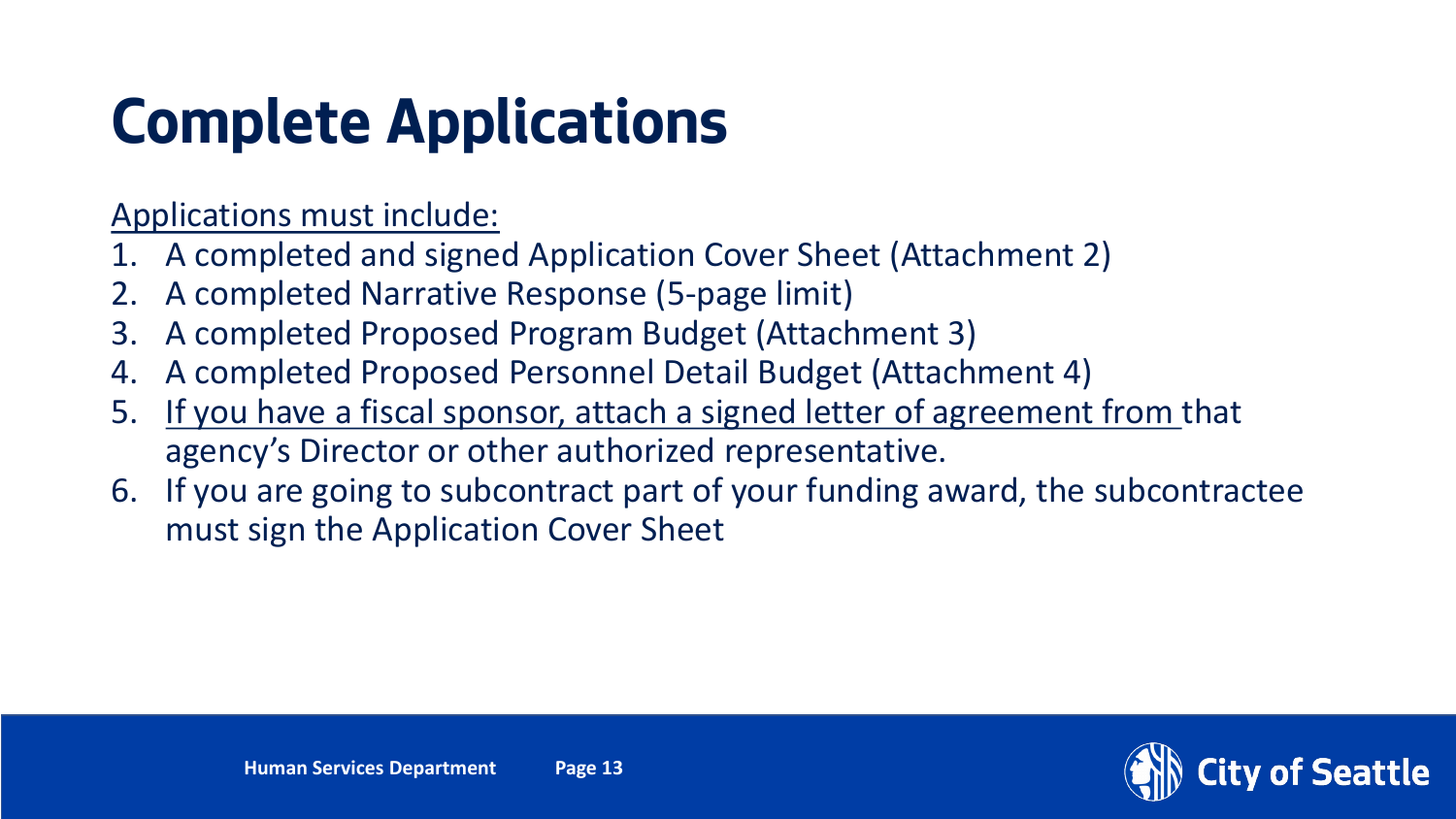# **How to submit your application**

- Applications can be submitted online or via the designated email only.
- **No faxed, mailed or in-person submissions will be accepted.**
- Applications must be complete and on-time. **HSD is not responsible for ensuring that applications are received by the deadline.**
- Applications due: **November 5, 2021 by 12:00 p.m. (noon)**

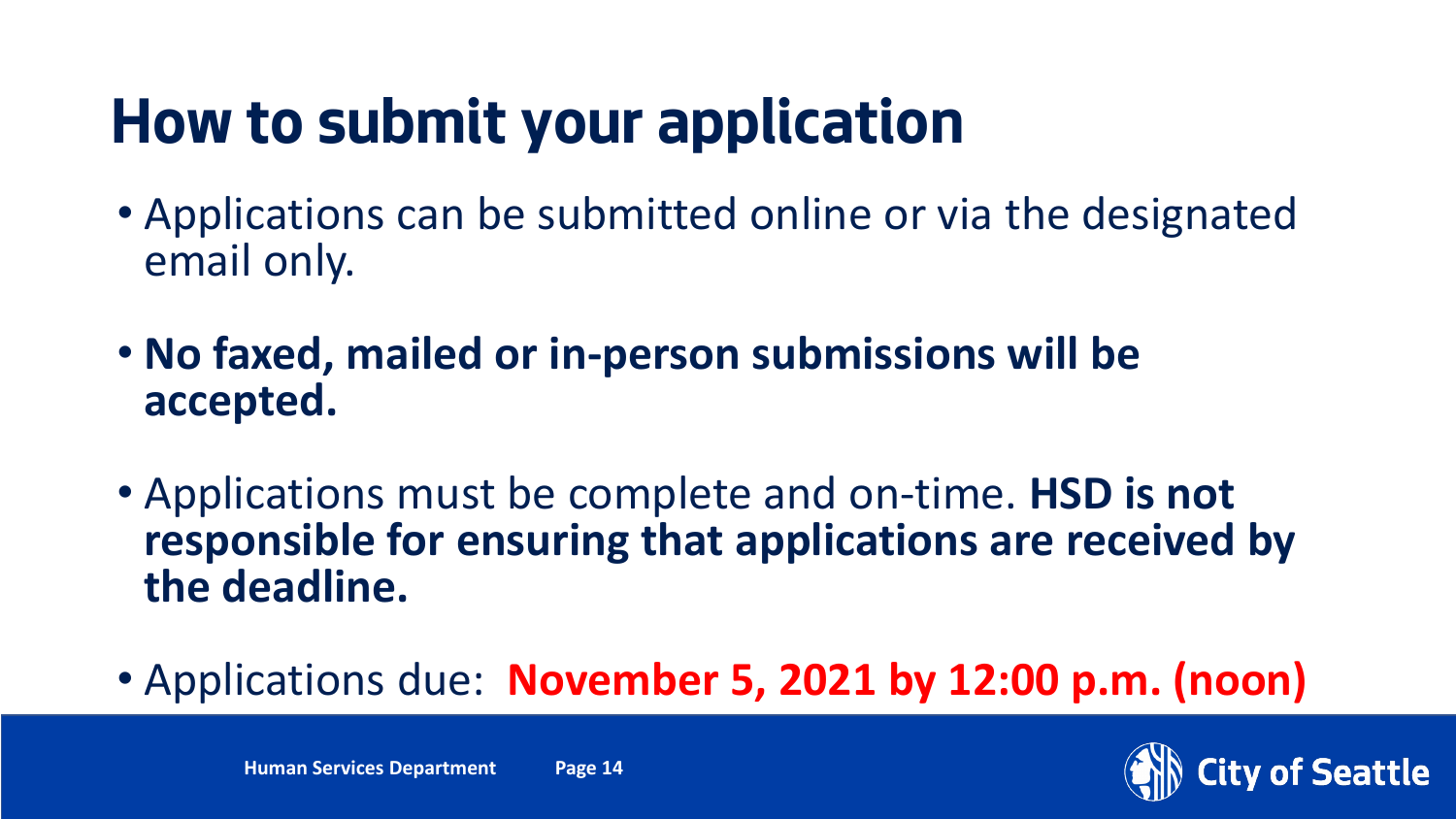# **How to submit your application: online**

- Submit online at:<http://web6.seattle.gov/hsd/rfi/index.aspx>
	- ❖ Upload your application early in case you have an issue with your internet connectivity
	- Not an online application can't save your work
	- Upload files up to a maximum of 100 MB
	- \*Accepts: .pdf .doc .docx .rtf .xls .xlsx
	- System automatically sends a confirmation to your email
- If you have trouble submitting your application via the online system, contact:

Gabriela Dionisio at [gabriela.dionisio@seattle.gov](mailto:gabriela.dionisio@seattle.gov)

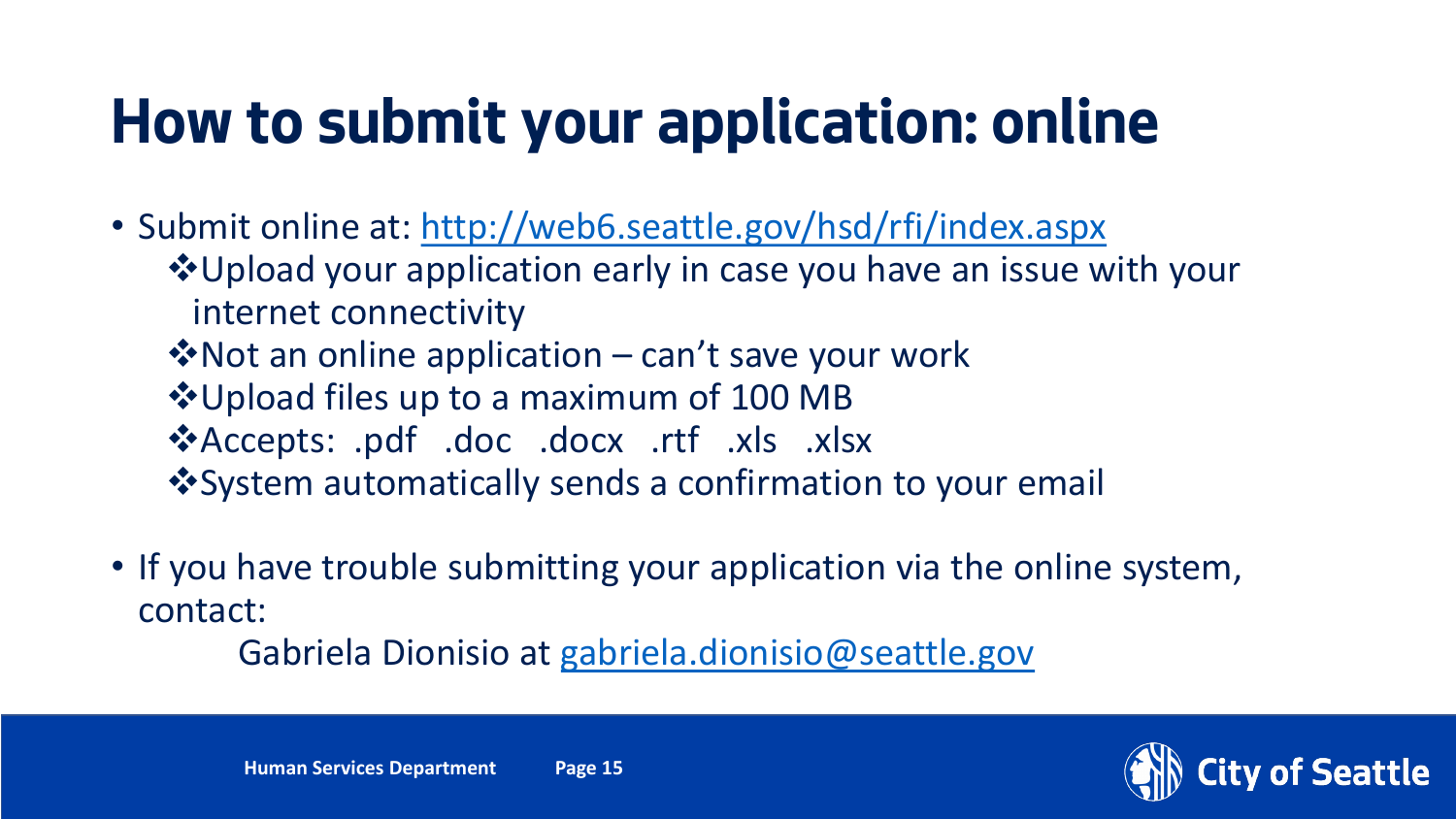# **How to submit your application by email**

- Email: [HSD\\_RFP\\_RFQ\\_Email\\_Submissions@seattle.gov](mailto:HSD_RFP_RFQ_Email_Submissions@seattle.gov)
	- ❖ Email attachments are limited to 30 MB
	- The subject heading must be titled: **2021 Supportive Reentry RFP**
	- $\triangle$  Any risks associated with submitting a proposal by email are borne by the applicant
	- †↑ Applicants will receive an email acknowledging receipt of their application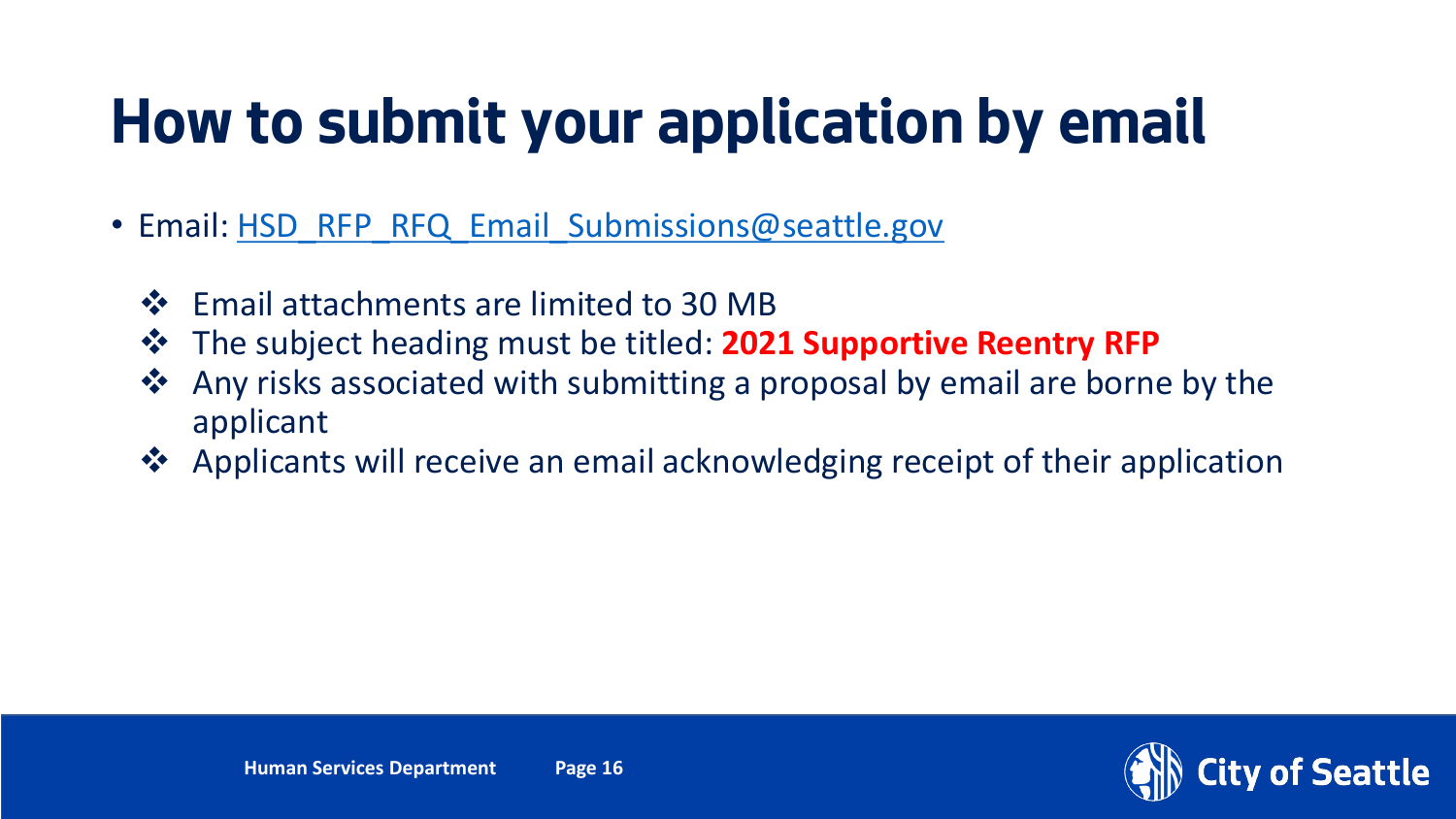### **What happens after applications are submitted?**

- Rating committee reviews and scores written applications
- Rating committee makes funding recommendations
- Recommendations go to HSD Director
- Agencies notified
- Appeals
- Final notifications

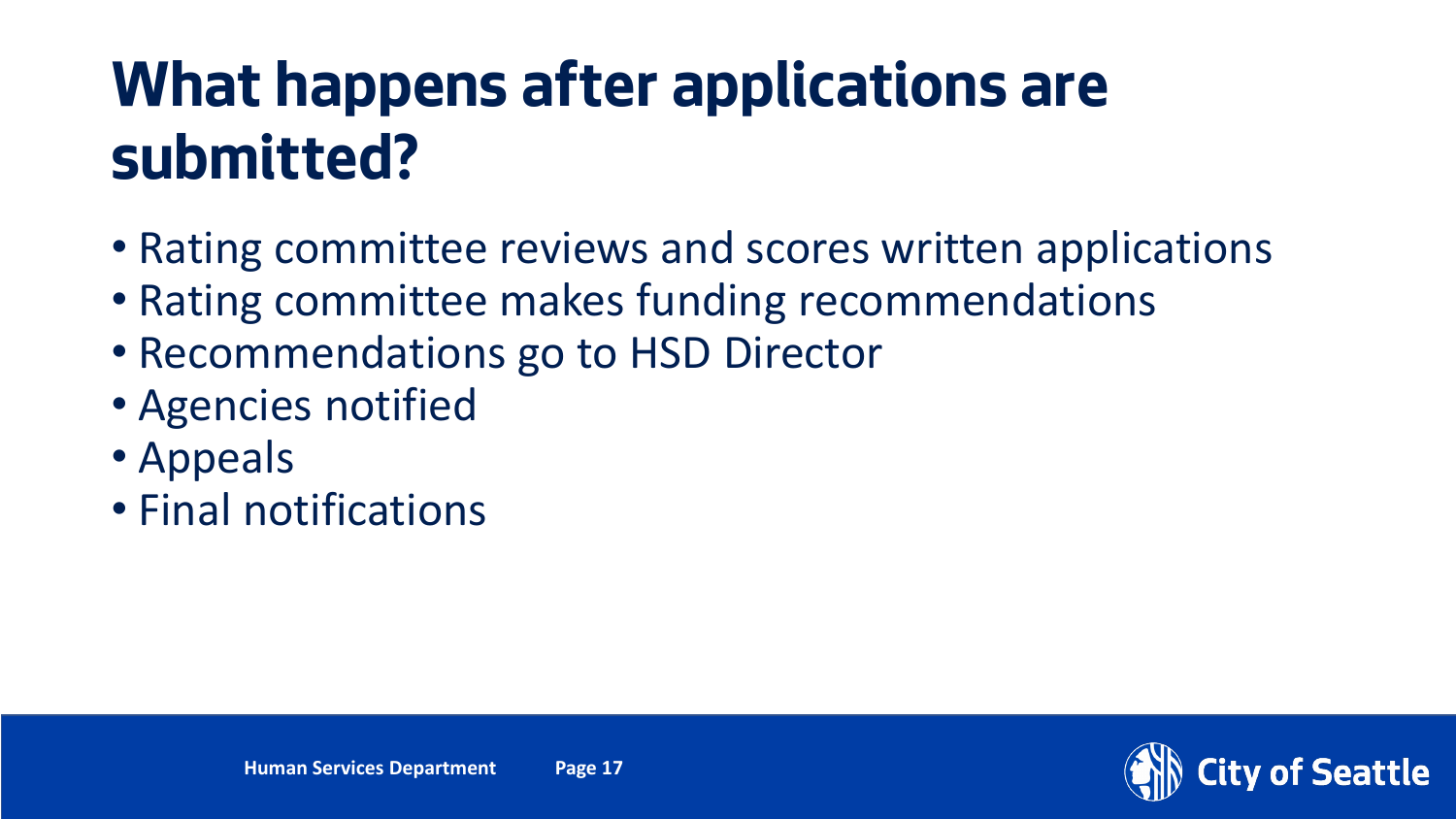# **Appeal Process**

- Applicants have right to protest/appeal certain decisions in the award process
- Grounds for appeals:
	- Violation of policies outlined in the Funding Process Manual
	- Violation of policies or failure to adhere to guidelines or published criteria and/or procedures established in the funding opportunity
- Appeals Deadlines:
	- must be received within 4 business days from the date of written award/denial status
	- HSD Director's written decision will be made within 4 business days of appeal receipt. The HSD Director's decision is final.
- No contracts will be executed until the appeal process has closed. An appeal may not prevent HSD from issuing an interim contract for services to meet important client needs.



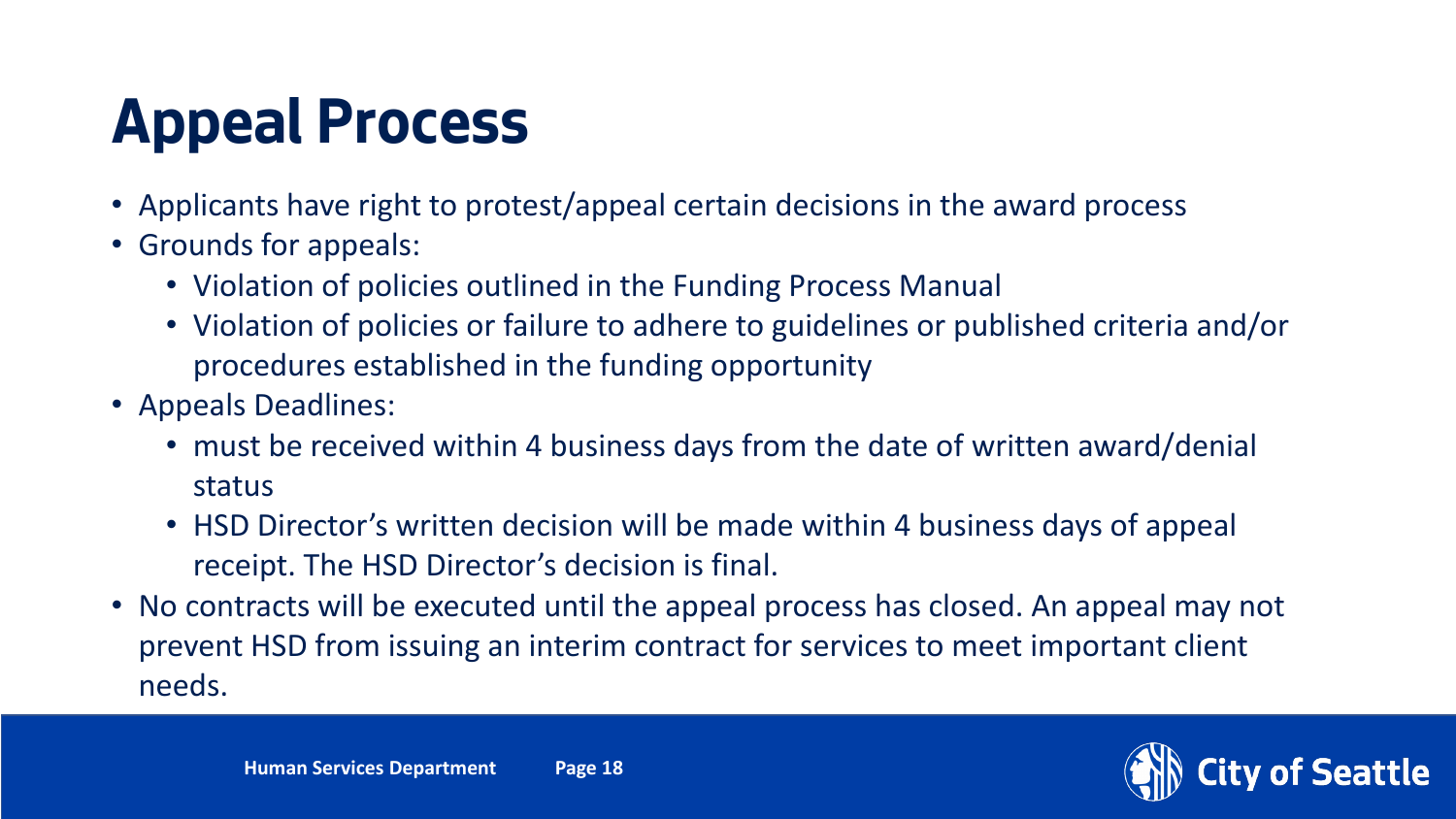# **Tips**

- Follow the required format
- Be specific and answer all parts of the questions
- Submit an accurate budget; double check the numbers
- Use the application submission checklist (Attachment 1)
- Start early and allow lots of time for submission process
- Have someone review your application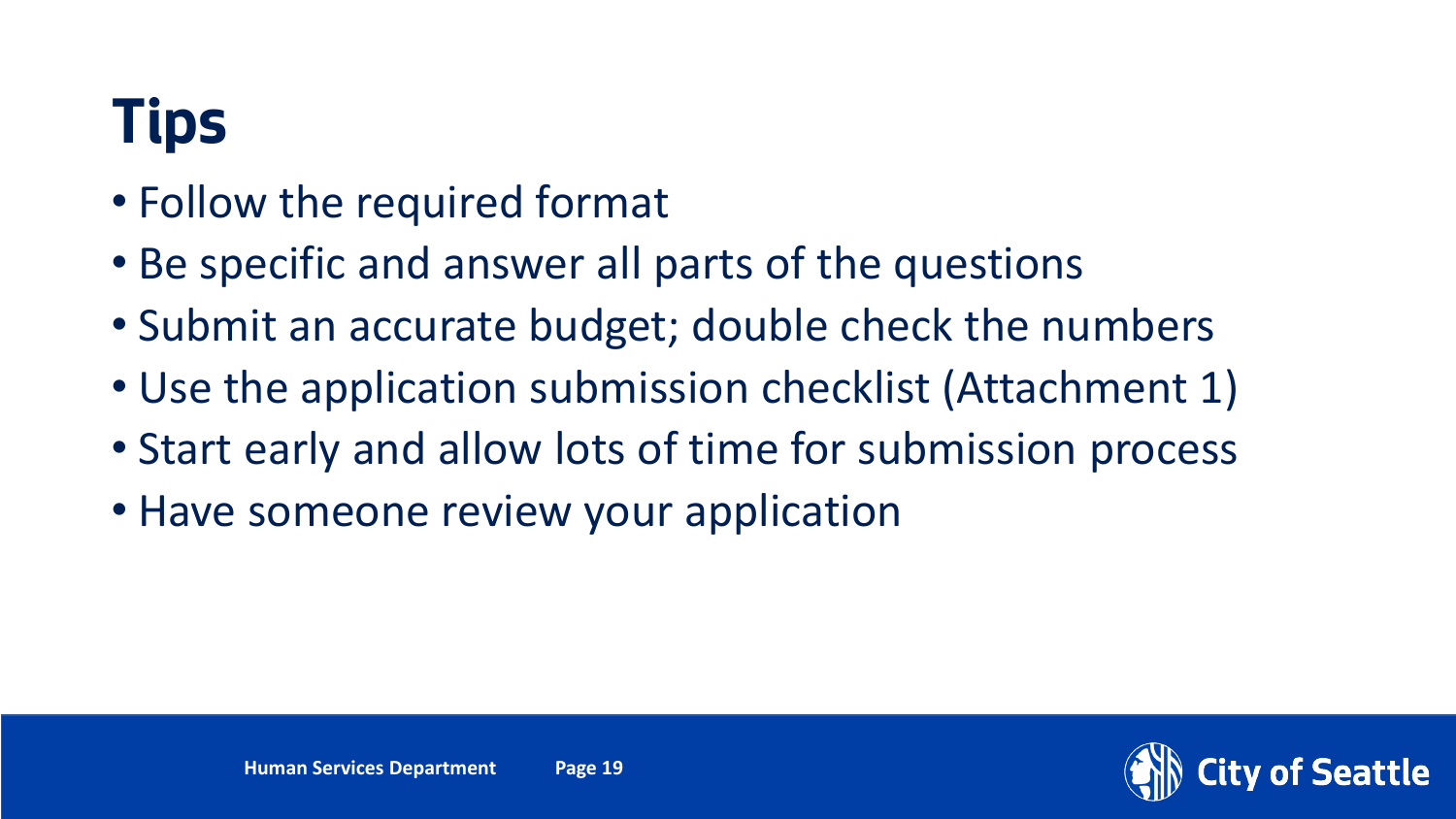### **Questions about the RFP?**

• Send RFP questions to:

natalie.thomson@seattle.gov

- **Last day to ask questions: November 1, 2021 by 5 p.m.**
- All Q & A will be posted on [HSD Funding Opportunity](http://www.seattle.gov/humanservices/funding-and-reports/funding-opportunities/2021-reentry-rfp) webpage (within 5 business days).
- Only written answers are official responses.